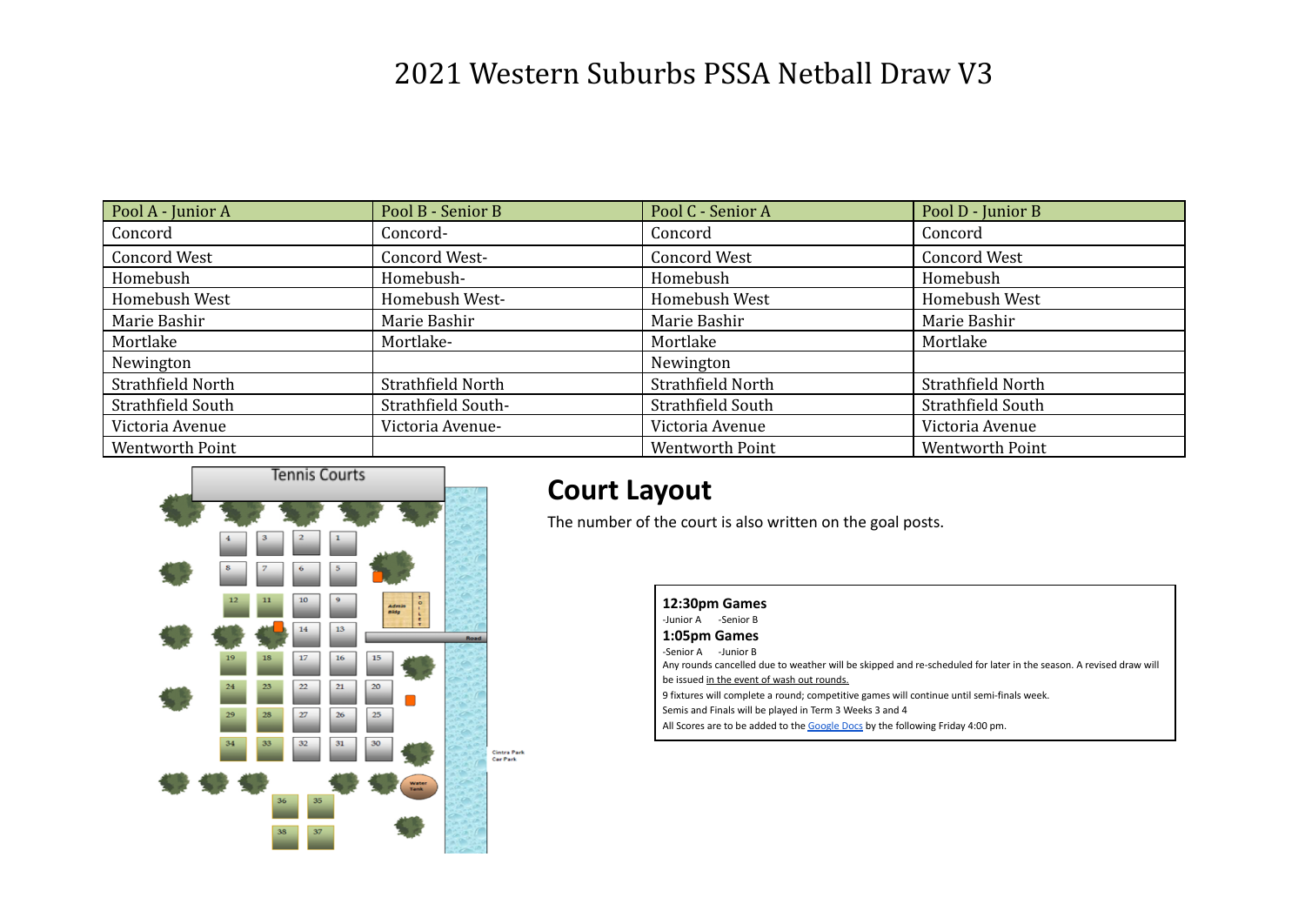|                   | Round 1                   |              |  |                   |                   |       |  |  |  |  |
|-------------------|---------------------------|--------------|--|-------------------|-------------------|-------|--|--|--|--|
|                   | Term 2 Week 1<br>29.04.22 |              |  |                   |                   |       |  |  |  |  |
|                   | 12:30 pm Game             |              |  |                   |                   |       |  |  |  |  |
|                   | Pool A - Junior A         | Court        |  |                   | Pool B - Senior B | Court |  |  |  |  |
| Strathfield South | Wentworth Point           | 30           |  | Marie Bashir      | Mortlake          | 31    |  |  |  |  |
| Victoria Avenue   | Marie Bashir              | 17           |  | Victoria Avenue   | Strathfield South | 16    |  |  |  |  |
| Concord           | Homebush West             | 15           |  | Concord West      | Strathfield North | 20    |  |  |  |  |
| Strathfield North | Newington                 | 22           |  | Concord           | Homebush          | 21    |  |  |  |  |
| Concord West      | Mortlake                  | 27           |  | Homebush West     | Bye               | 26    |  |  |  |  |
| Homebush          | Bye                       | 32           |  |                   |                   |       |  |  |  |  |
|                   |                           | 1:05 pm Game |  |                   |                   |       |  |  |  |  |
|                   | Pool C - Senior A         | Court        |  |                   | Pool D - Junior B | Court |  |  |  |  |
| Strathfield South | Wentworth Point           | 13           |  | Wentworth Point   | Homebush West     | 14    |  |  |  |  |
| Victoria Avenue   | Marie Bashir              | 16           |  | Strathfield South | Marie Bashir      | 17    |  |  |  |  |
| Concord           | Homebush West             | 20           |  | Concord West      | Concord           | 15    |  |  |  |  |
| Strathfield North | Newington                 | 21           |  | Homebush          | Mortlake          | 22    |  |  |  |  |
| Concord West      | Mortlake                  | 26           |  | Strathfield North | Victoria Avenue   | 27    |  |  |  |  |
| Homebush          | Bye                       | 25           |  |                   |                   |       |  |  |  |  |

|                 |                     | Round 2       |          |                   |                   |       |  |  |  |
|-----------------|---------------------|---------------|----------|-------------------|-------------------|-------|--|--|--|
|                 |                     | Term 2 Week 2 | 06.05.22 |                   |                   |       |  |  |  |
|                 |                     | 12:30 pm Game |          |                   |                   |       |  |  |  |
|                 | Pool A - Junior A   | Court         |          |                   | Pool B - Senior B | Court |  |  |  |
| Homebush        | Victoria Avenue     | 30            |          | Homebush West     | Victoria Avenue   | 31    |  |  |  |
| Homebush West   | Strathfield South   | 17            |          | Strathfield North | Marie Bashir      | 16    |  |  |  |
| Marie Bashir    | Strathfield North   | 15            |          | Strathfield South | Concord           | 20    |  |  |  |
| Mortlake        | Concord             | 22            |          | Homebush          | Concord West      | 21    |  |  |  |
| Newington       | <b>Concord West</b> | 27            |          | Mortlake          | Bye               | 26    |  |  |  |
| Wentworth Point | Bye                 | 32            |          |                   |                   |       |  |  |  |
|                 | 1:05 pm Game        |               |          |                   |                   |       |  |  |  |
|                 | Pool C - Senior A   | Court         |          |                   | Pool D - Junior B | Court |  |  |  |
| Homebush        | Victoria Avenue     | 13            |          | Marie Bashir      | Wentworth Point   | 14    |  |  |  |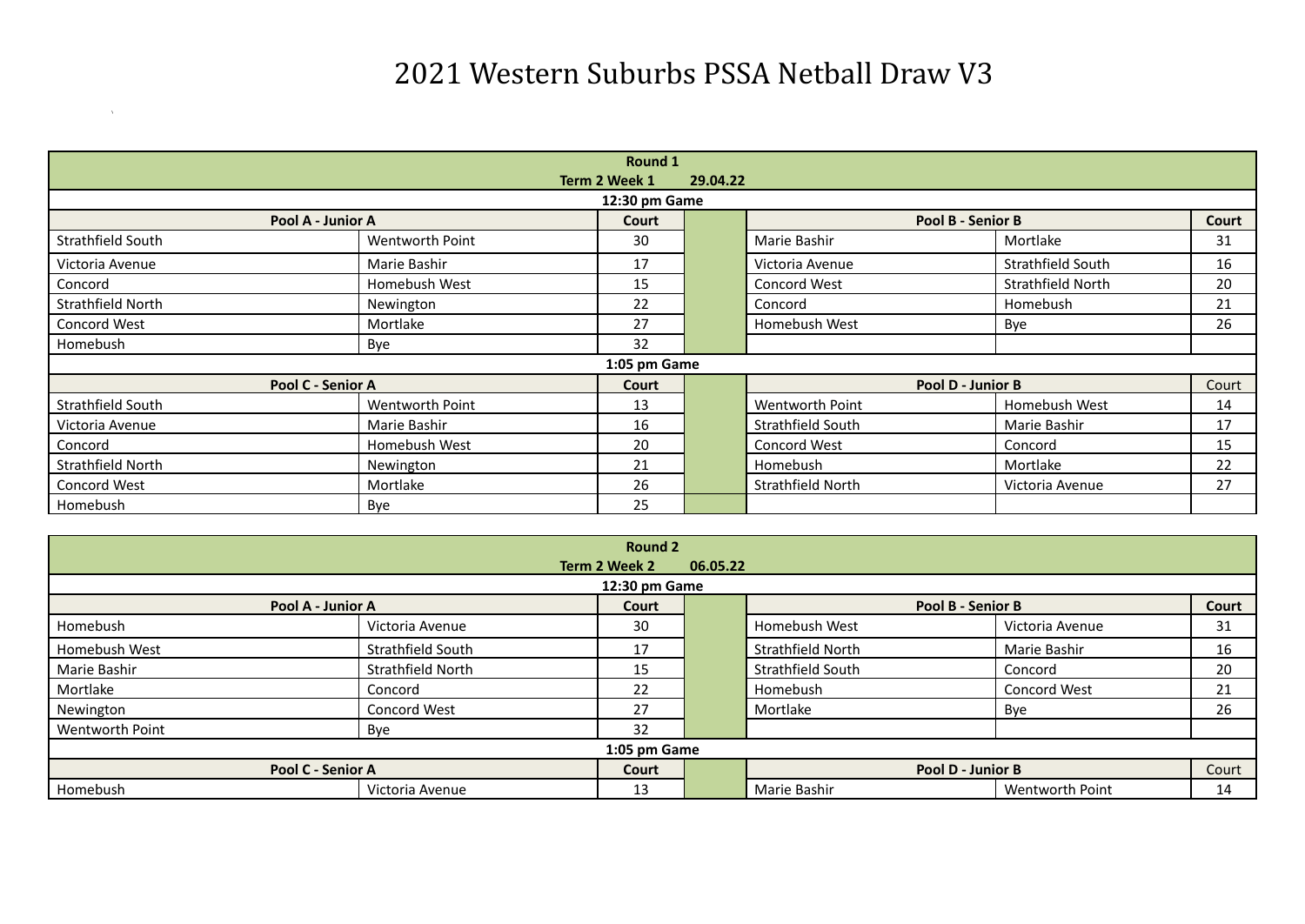| Homebush West   | Strathfield South | Ίp                          | Concord           | Homebush West     |                      |
|-----------------|-------------------|-----------------------------|-------------------|-------------------|----------------------|
| Marie Bashir    | Strathfield North | 20                          | Mortlake          | Strathfield South |                      |
| Mortlake        | Concord           | ᅀ                           | Victoria Avenue   | Concord West      | $\sim$<br><u>_ _</u> |
| Newington       | Concord West      | 26                          | Strathfield North | Homebush          |                      |
| Wentworth Point | Bye               | $\sim$ $\sim$<br><u>_ _</u> |                   |                   |                      |

|                        | Round 3                   |              |  |                     |                   |       |  |  |  |
|------------------------|---------------------------|--------------|--|---------------------|-------------------|-------|--|--|--|
|                        | Term 2 Week 3<br>13.05.22 |              |  |                     |                   |       |  |  |  |
|                        | 12:30 pm Game             |              |  |                     |                   |       |  |  |  |
| Pool A - Junior A      |                           | Court        |  | Pool B - Senior B   |                   | Court |  |  |  |
| Wentworth Point        | Homebush West             | 30           |  | Mortlake            | Strathfield North | 31    |  |  |  |
| Strathfield North      | Homebush                  | 17           |  | Concord             | Homebush West     | 16    |  |  |  |
| Strathfield South      | Mortlake                  | 15           |  | Marie Bashir        | Homebush          | 20    |  |  |  |
| Concord West           | Marie Bashir              | 22           |  | <b>Concord West</b> | Strathfield South | 21    |  |  |  |
| Concord                | Newington                 | 27           |  | Victoria Avenue     | Bye               | 26    |  |  |  |
| Victoria Avenue        | Bye                       | 32           |  |                     |                   |       |  |  |  |
|                        |                           | 1:05 pm Game |  |                     |                   |       |  |  |  |
| Pool C - Senior A      |                           | Court        |  | Pool D - Junior B   |                   | Court |  |  |  |
| <b>Wentworth Point</b> | Homebush West             | 13           |  | Wentworth Point     | Concord           | 14    |  |  |  |
| Strathfield North      | Homebush                  | 16           |  | Marie Bashir        | Mortlake          | 17    |  |  |  |
| Strathfield South      | Mortlake                  | 20           |  | Homebush West       | Victoria Avenue   | 15    |  |  |  |
| Concord West           | Marie Bashir              | 21           |  | Strathfield South   | Strathfield North | 22    |  |  |  |
| Concord                | Newington                 | 26           |  | Concord West        | Homebush          | 27    |  |  |  |
| Victoria Avenue        | Bye                       | 25           |  |                     |                   |       |  |  |  |

|                   | Round 4           |               |          |                   |              |       |  |  |  |
|-------------------|-------------------|---------------|----------|-------------------|--------------|-------|--|--|--|
|                   |                   | Term 2 Week 4 | 20.05.22 |                   |              |       |  |  |  |
|                   | 12:30 pm Game     |               |          |                   |              |       |  |  |  |
| Pool A - Junior A |                   | Court         |          | Pool B - Senior B |              | Court |  |  |  |
| Victoria Avenue   | Strathfield North | 30            |          | Victoria Avenue   | Concord      | 31    |  |  |  |
| Mortlake          | Wentworth Point   | 17            |          | Homebush          | Mortlake     | 16    |  |  |  |
| Homebush          | Concord West      | 15            |          | Homebush West     | Concord West | 20    |  |  |  |
| Newington         | Strathfield South | 22            |          | Strathfield South | Marie Bashir | 21    |  |  |  |
| Marie Bashir      | Concord           | 27            |          | Strathfield North | Bye          | 26    |  |  |  |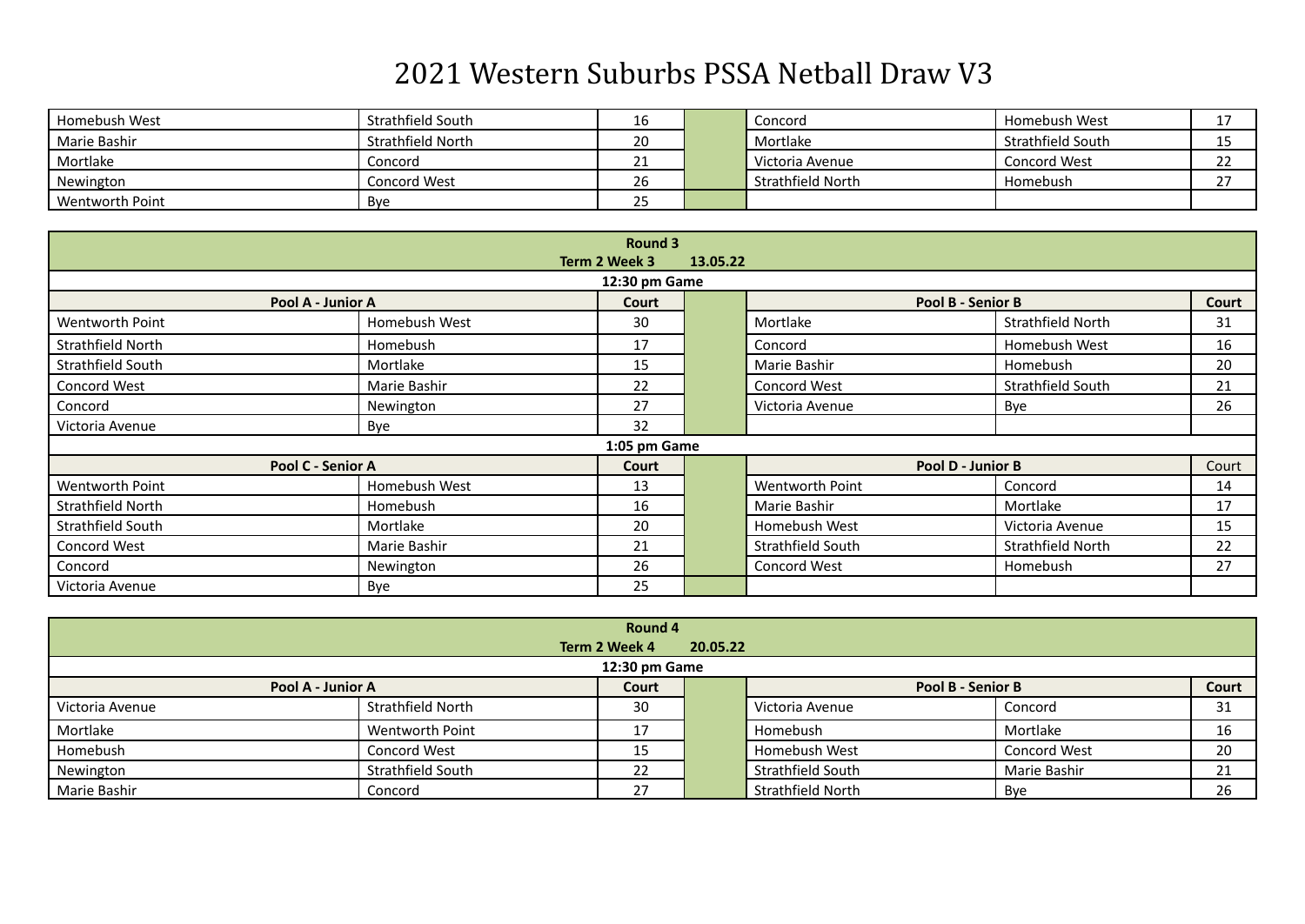| Homebush West   | Bye               | 32           |                     |                   |          |
|-----------------|-------------------|--------------|---------------------|-------------------|----------|
|                 |                   | 1:05 pm Game |                     |                   |          |
|                 | Pool C - Senior A | Court        |                     | Pool D - Junior B | Court    |
| Victoria Avenue | Strathfield North | 13           | Mortlake            | Wentworth Point   | 14       |
| Mortlake        | Wentworth Point   | 16           | Victoria Avenue     | Concord           | 17<br>л. |
| Homebush        | Concord West      | 20           | Strathfield North   | Marie Bashir      | 15       |
| Newington       | Strathfield South | 21           | Homebush            | Homebush West     | 22       |
| Marie Bashir    | Concord           | 26           | <b>Concord West</b> | Strathfield South | 27       |
| Homebush West   | Bye               | 25           |                     |                   |          |

|                        |                   | Round 5       |          |                   |                          |       |
|------------------------|-------------------|---------------|----------|-------------------|--------------------------|-------|
|                        |                   | Term 2 Week 5 | 27.05.22 |                   |                          |       |
|                        |                   | 12:30 pm Game |          |                   |                          |       |
|                        | Pool A - Junior A | Court         |          |                   | Pool B - Senior B        | Court |
| Homebush West          | Mortlake          | 30            |          | Homebush          | Strathfield North        | 31    |
| Concord West           | Victoria Avenue   | 17            |          | Victoria Avenue   | Concord West             | 16    |
| <b>Wentworth Point</b> | Newington         | 15            |          | Strathfield South | Mortlake                 | 20    |
| Concord                | Homebush          | 22            |          | Homebush West     | Marie Bashir             | 21    |
| Strathfield South      | Marie Bashir      | 27            |          | Concord           | Bye                      | 26    |
| Strathfield North      | Bye               | 32            |          |                   |                          |       |
|                        |                   | 1:05 pm Game  |          |                   |                          |       |
|                        | Pool C - Senior A | Court         |          |                   | Pool D - Junior B        | Court |
| Homebush West          | Mortlake          | 13            |          | Wentworth Point   | Victoria Avenue          | 14    |
| Concord West           | Victoria Avenue   | 16            |          | Mortlake          | <b>Strathfield North</b> | 17    |
| <b>Wentworth Point</b> | Newington         | 20            |          | Concord           | Homebush                 | 15    |
| Concord                | Homebush          | 21            |          | Marie Bashir      | <b>Concord West</b>      | 22    |
| Strathfield South      | Marie Bashir      | 26            |          | Homebush West     | Strathfield South        | 27    |
| Strathfield North      | Bye               | 25            |          |                   |                          |       |

|                   | Round 6<br>Term 2 Week 6<br>03.06.22 |       |  |                   |         |              |  |
|-------------------|--------------------------------------|-------|--|-------------------|---------|--------------|--|
|                   | 12:30 pm Game                        |       |  |                   |         |              |  |
| Pool A - Junior A |                                      | Court |  | Pool B - Senior B |         | <b>Court</b> |  |
| Concord West      | Strathfield North                    | 30    |  | Concord West      | Concord | ົ<br>⊥ ب     |  |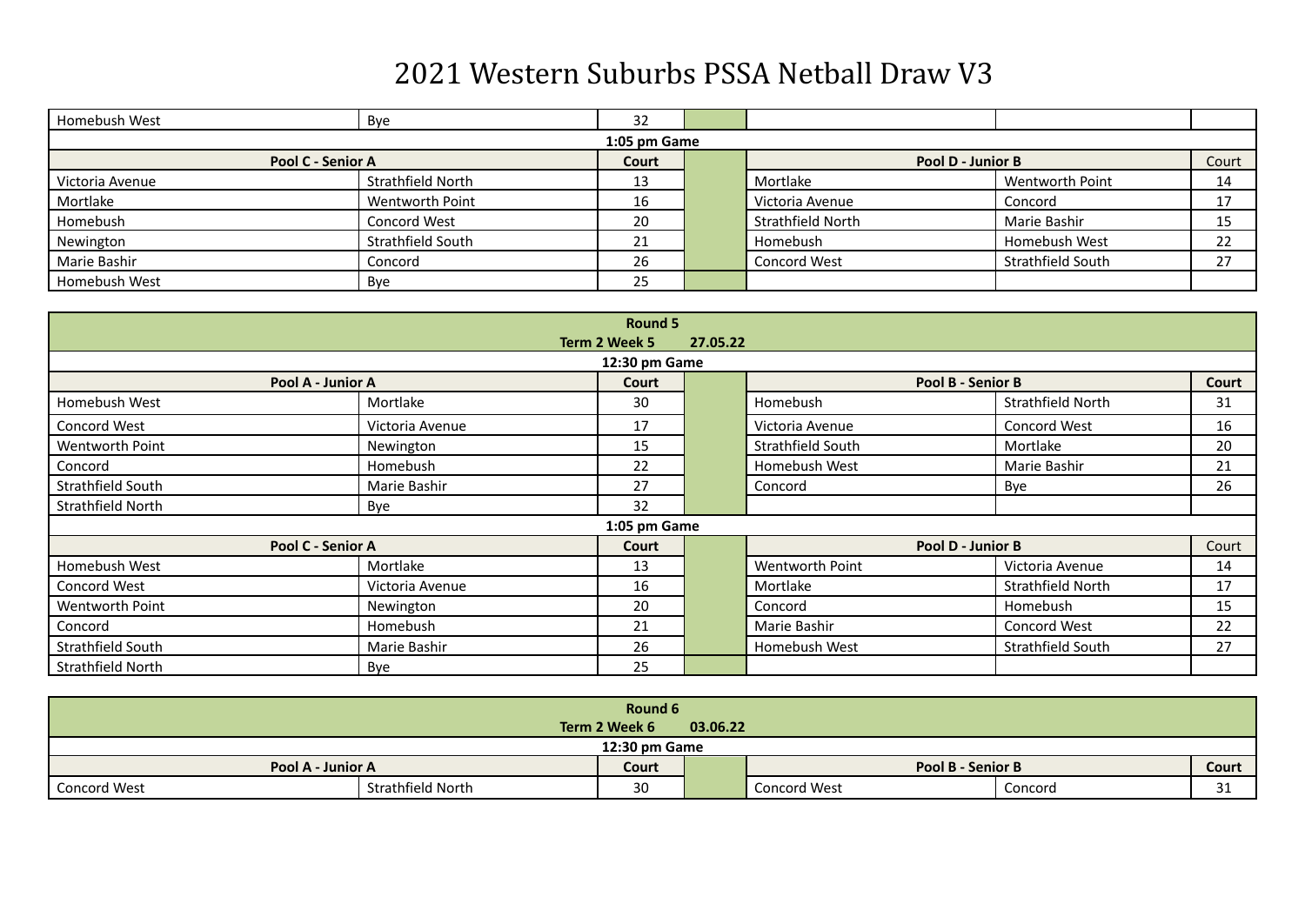| Homebush West          | Newington         | 17    |  | Strathfield North   | Strathfield South | 16    |  |  |
|------------------------|-------------------|-------|--|---------------------|-------------------|-------|--|--|
| Concord                | Victoria Avenue   | 15    |  | Marie Bashir        | Victoria Avenue   | 20    |  |  |
| <b>Wentworth Point</b> | Marie Bashir      | 22    |  | Mortlake            | Homebush West     | 21    |  |  |
| Strathfield South      | Homebush          | 27    |  | Homebush            | Bye               | 26    |  |  |
| Mortlake               | Bye               | 32    |  |                     |                   |       |  |  |
| 1:05 pm Game           |                   |       |  |                     |                   |       |  |  |
| Pool C - Senior A      |                   | Court |  | Pool D - Junior B   |                   | Court |  |  |
| Concord West           | Strathfield North | 13    |  | Strathfield North   | Wentworth Point   | 14    |  |  |
| Homebush West          | Newington         | 16    |  | Homebush            | Victoria Avenue   | 17    |  |  |
| Concord                | Victoria Avenue   | 20    |  | <b>Concord West</b> | Mortlake          | 15    |  |  |
| <b>Wentworth Point</b> | Marie Bashir      | 21    |  | Strathfield South   | Concord           | 22    |  |  |
| Strathfield South      | Homebush          | 26    |  | Homebush West       | Marie Bashir      | 27    |  |  |
| Mortlake               | Bye               | 25    |  |                     |                   |       |  |  |

|                     | Round <sub>7</sub> |               |          |                   |                   |       |  |  |  |
|---------------------|--------------------|---------------|----------|-------------------|-------------------|-------|--|--|--|
|                     |                    | Term 2 Week 7 | 10.06.22 |                   |                   |       |  |  |  |
| 12:30 pm Game       |                    |               |          |                   |                   |       |  |  |  |
|                     | Pool A - Junior A  | Court         |          |                   | Pool B - Senior B | Court |  |  |  |
| Newington           | Mortlake           | 30            |          | Strathfield South | Homebush          | 31    |  |  |  |
| Strathfield North   | Concord            | 17            |          | Concord           | Marie Bashir      | 16    |  |  |  |
| Marie Bashir        | Homebush West      | 15            |          | Homebush West     | Strathfield North | 20    |  |  |  |
| Victoria Avenue     | Strathfield South  | 22            |          | Victoria Avenue   | Mortlake          | 21    |  |  |  |
| Homebush            | Wentworth Point    | 27            |          | Concord West      | Bye               | 26    |  |  |  |
| <b>Concord West</b> | Bye                | 32            |          |                   |                   |       |  |  |  |
|                     |                    | 1:05 pm Game  |          |                   |                   |       |  |  |  |
|                     | Pool C - Senior A  | Court         |          |                   | Pool D - Junior B | Court |  |  |  |
| Newington           | Mortlake           | 30            |          | Wentworth Point   | Homebush          | 31    |  |  |  |
| Strathfield North   | Concord            | 16            |          | Strathfield North | Concord West      | 17    |  |  |  |
| Marie Bashir        | Homebush West      | 20            |          | Victoria Avenue   | Strathfield South | 15    |  |  |  |
| Victoria Avenue     | Strathfield South  | 21            |          | Mortlake          | Homebush West     | 22    |  |  |  |
| Homebush            | Wentworth Point    | 26            |          | Concord           | Maire Bashir      | 27    |  |  |  |
| <b>Concord West</b> | Bye                | 25            |          |                   |                   |       |  |  |  |

**Round 8**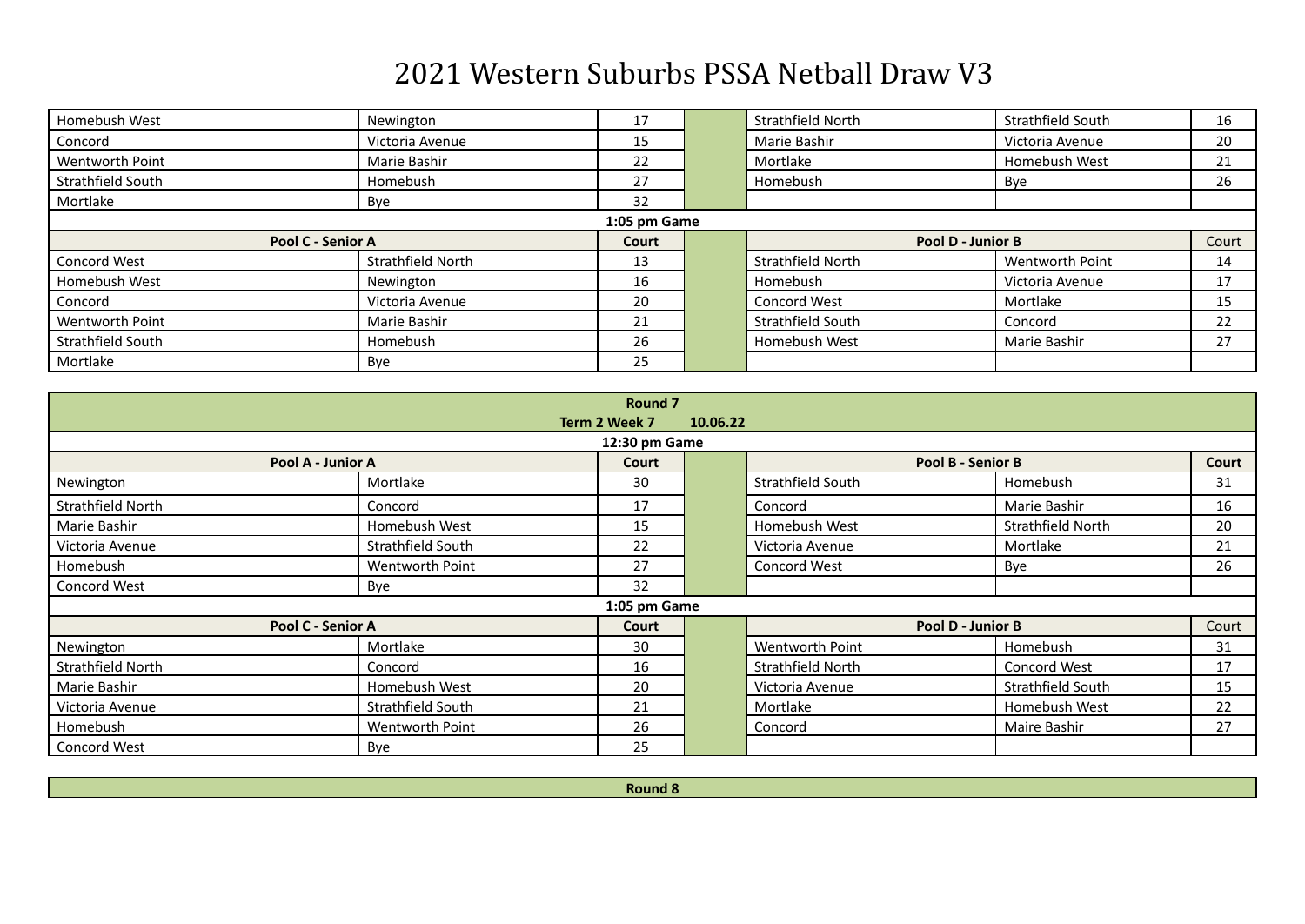| Term 2 Week 8<br>17.06.22 |                   |              |  |                   |                   |       |  |  |  |
|---------------------------|-------------------|--------------|--|-------------------|-------------------|-------|--|--|--|
| 12:30 pm Game             |                   |              |  |                   |                   |       |  |  |  |
| Pool A - Junior A         |                   | Court        |  | Pool B - Senior B |                   | Court |  |  |  |
| Concord                   | Concord West      | 30           |  | Marie Bashir      | Concord West      | 31    |  |  |  |
| Mortlake                  | Marie Bashir      | 17           |  | Homebush          | Homebush West     | 16    |  |  |  |
| Strathfield South         | Strathfield North | 15           |  | Mortlake          | Concord           | 20    |  |  |  |
| Homebush West             | Homebush          | 22           |  | Strathfield North | Victoria Avenue   | 21    |  |  |  |
| Wentworth Point           | Victoria Avenue   | 27           |  | Strathfield South | Bye               | 26    |  |  |  |
| Newington                 | Bye               | 32           |  |                   |                   |       |  |  |  |
|                           |                   | 1:05 pm Game |  |                   |                   |       |  |  |  |
| Pool C - Senior A         |                   |              |  | Pool D - Junior B | Court             |       |  |  |  |
| Concord                   | Concord West      | 30           |  | Concord West      | Wentworth Point   | 31    |  |  |  |
| Mortlake                  | Marie Bashir      | 16           |  | Strathfield South | Homebush          | 17    |  |  |  |
| Strathfield South         | Strathfield North | 20           |  | Homebush West     | Strathfield North | 15    |  |  |  |
| Homebush West             | Homebush          | 21           |  | Marie Bashir      | Victoria Avenue   | 22    |  |  |  |
| <b>Wentworth Point</b>    | Victoria Avenue   | 26           |  | Concord           | Mortlake          | 27    |  |  |  |
| Newington                 | Bye               | 25           |  |                   |                   |       |  |  |  |

| Round 9                   |                   |              |  |                        |                   |       |  |  |  |
|---------------------------|-------------------|--------------|--|------------------------|-------------------|-------|--|--|--|
| Term 2 Week 9<br>24.06.22 |                   |              |  |                        |                   |       |  |  |  |
| 12:30 pm Game             |                   |              |  |                        |                   |       |  |  |  |
|                           | Pool A - Junior A | Court        |  |                        | Pool B - Senior B |       |  |  |  |
| Marie Bashir              | Newington         | 30           |  | Homebush West          | Strathfield South | 31    |  |  |  |
| Concord West              | Strathfield South | 17           |  | Concord West           | Mortlake          | 16    |  |  |  |
| Homebush                  | Mortlake          | 15           |  | Victoria Avenue        | Homebush          | 20    |  |  |  |
| Strathfield North         | Wentworth Point   | 22           |  | Concord                | Strathfield North | 21    |  |  |  |
| Victoria Avenue           | Homebush West     | 27           |  | Marie Bashir           | Bye               | 26    |  |  |  |
| Concord                   | Bye               | 32           |  |                        |                   |       |  |  |  |
|                           |                   | 1:05 pm Game |  |                        |                   |       |  |  |  |
|                           | Pool C - Senior A | Court        |  |                        | Pool D - Junior B | Court |  |  |  |
| Marie Bashir              | Newington         | 30           |  | <b>Wentworth Point</b> | Strathfield South | 31    |  |  |  |
| Concord West              | Strathfield South | 16           |  | Concord West           | Homebush West     | 17    |  |  |  |
| Homebush                  | Mortlake          | 20           |  | Homebush               | Marie Bashir      | 15    |  |  |  |
| Strathfield North         | Wentworth Point   | 21           |  | Strathfield North      | Concord           | 22    |  |  |  |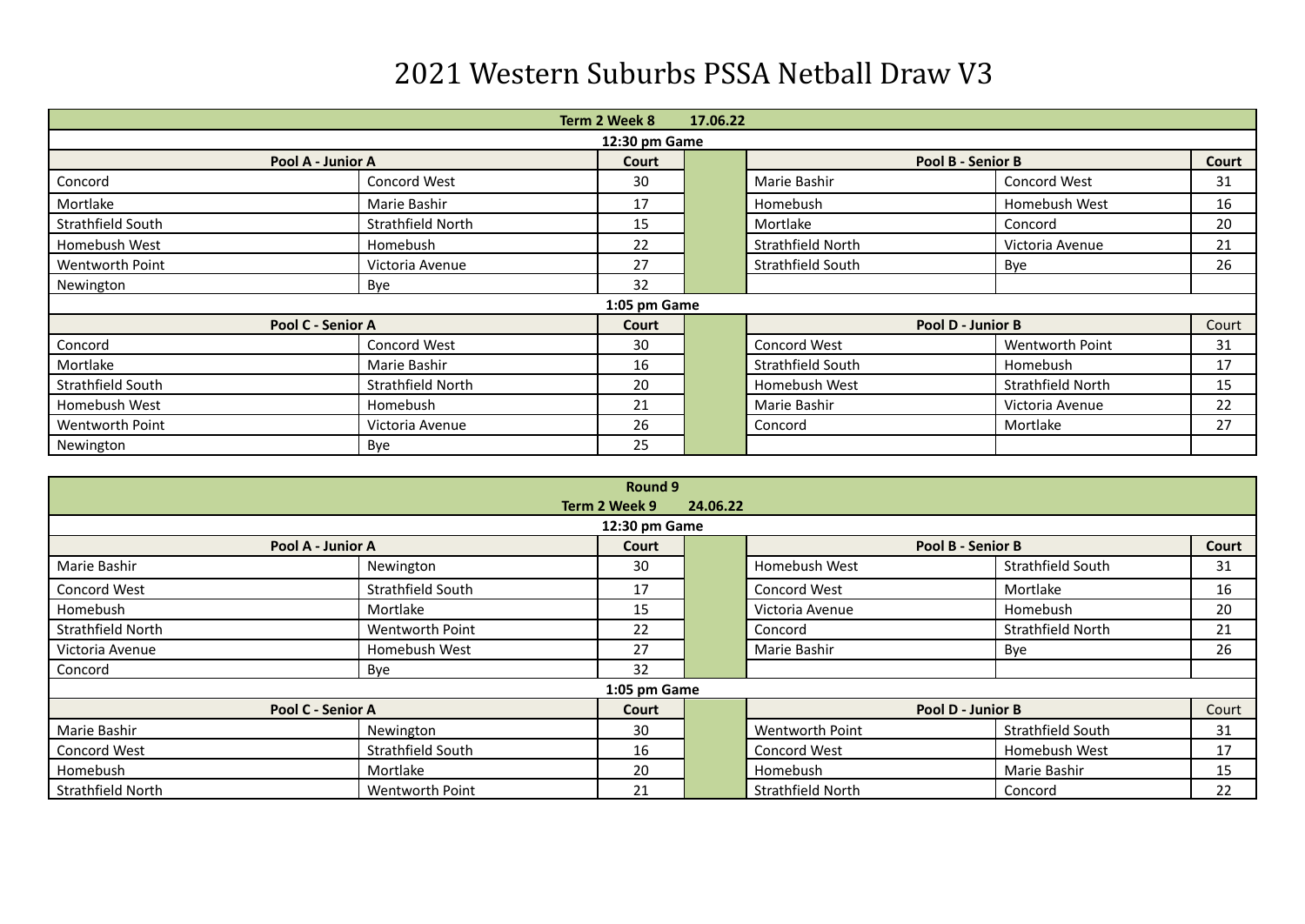| $\overline{1}$<br>Victoria Avenue | Mac<br>Hom<br>ebust<br>כ⊃ שעו | $\sim$<br>້         | $+0.5$<br>Avenue<br>ושגשו | Mortlake | $\sim$ - |
|-----------------------------------|-------------------------------|---------------------|---------------------------|----------|----------|
| Concord                           | Bye                           | $\sim$ $\sim$<br>-- |                           |          |          |

| Round 10                   |                     |                |          |                   |                     |       |  |  |  |
|----------------------------|---------------------|----------------|----------|-------------------|---------------------|-------|--|--|--|
|                            |                     | Term 2 Week 10 | 01.07.22 |                   |                     |       |  |  |  |
| 12:30 pm Game              |                     |                |          |                   |                     |       |  |  |  |
| Pool A - Junior A          |                     | Court          |          |                   | Pool B - Senior B   | Court |  |  |  |
| Strathfield South          | Concord             | 30             |          | Victoria Avenue   | Concord             | 31    |  |  |  |
| Newington                  | Homebush            | 17             |          | <b>Homebush</b>   | Mortlake            | 16    |  |  |  |
| Wentworth Point            | <b>Concord West</b> | 15             |          | Homebush West     | <b>Concord West</b> | 20    |  |  |  |
| Mortlake                   | Victoria Avenue     | 22             |          | Strathfield South | Marie Bashir        | 21    |  |  |  |
| Homebush West              | Strathfield North   | 27             |          | Strathfield North | Bye                 | 26    |  |  |  |
| Marie Bashir               | Bye                 | 32             |          |                   |                     |       |  |  |  |
|                            |                     | 1:05 pm Game   |          |                   |                     |       |  |  |  |
| Pool C - Senior A<br>Court |                     |                |          | Pool D - Junior B |                     | Court |  |  |  |
| Strathfield South          | Concord             | 30             |          | Mortlake          | Wentworth Point     | 31    |  |  |  |
| Newington                  | Homebush            | 16             |          | Victoria Avenue   | Concord             | 17    |  |  |  |
| <b>Wentworth Point</b>     | Concord West        | 20             |          | Strathfield North | Marie Bashir        | 15    |  |  |  |
| Mortlake                   | Victoria Avenue     | 21             |          | <b>Homebush</b>   | Homebush West       | 22    |  |  |  |
| Homebush West              | Strathfield North   | 26             |          | Concord West      | Strathfield South   | 27    |  |  |  |
| Marie Bashir               | Bye                 | 25             |          |                   |                     |       |  |  |  |

Term 3 Week 1 - 22/07/22: Washed Out Round or Round 1 played again.

**Term 3 Week 2 – 29/07/22:** Washed Out Round or Round 2 played again.